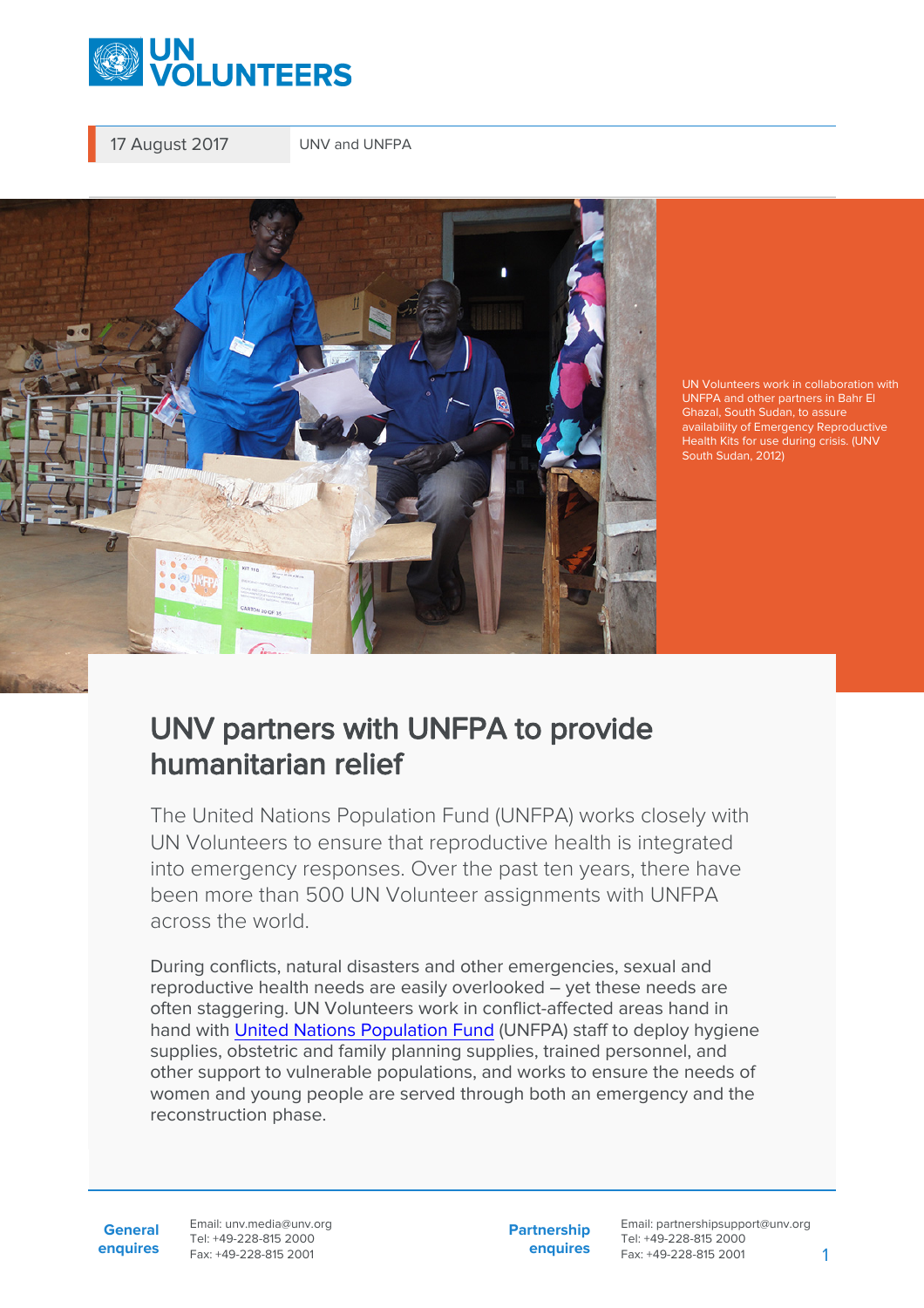

UNFPA has actively integrated volunteers in all of its programmes and operations. UN Volunteers, in particular, have long been strong supporters of our mandate worldwide." —Dr Babatunde Osotimehin, Executive Director of UNFPA (2011-2017)

In crisis situations, one in five women of childbearing age is likely to be pregnant. Without access to reproductive health services, these women face an increased risk of life-threatening complications. Many women also lose access to family planning, exposing them to unwanted pregnancies in perilous conditions. Women and young people also become more vulnerable to sexual violence, exploitation and HIV infection. And the hygiene needs of women and girls are often neglected.

Since March 2014, West Africa has experienced the largest outbreak of Ebola in history. In response to the outbreak in terms of manpower, UNFPA recruited and deployed seven UN Volunteers with different skills (Midwives, Medical logistics and Monitoring Evaluation). Working as a UN Volunteer in an organization like UNFPA is a life changing experience. It gave them the opportunity to understand real issues faced by people that they were serving especially during that difficulty time. The recruited volunteers gave something of themselves and made a valuable contribution to the community while learning new skills and culture.

When asked about why chosing to work with UN Volunteers, Cheikh Fall, the Director of UNFPA Guinea Country Office explains:

**LL** UNFPA recognizes that volunteers play an integral part of its mission which involves the improvement of reproductive health; including creation of national strategies and protocols, and providing supplies and services. UN Volunteers help UNFPA meet its mission and better serve the community."

**General enquires** Email: unv.media@unv.org Tel: +49-228-815 2000 Fax: +49-228-815 2001

**Partnership enquires**

Email: partnershipsupport@unv.org Tel: +49-228-815 2000 Fax: +49-228-815 2001 2